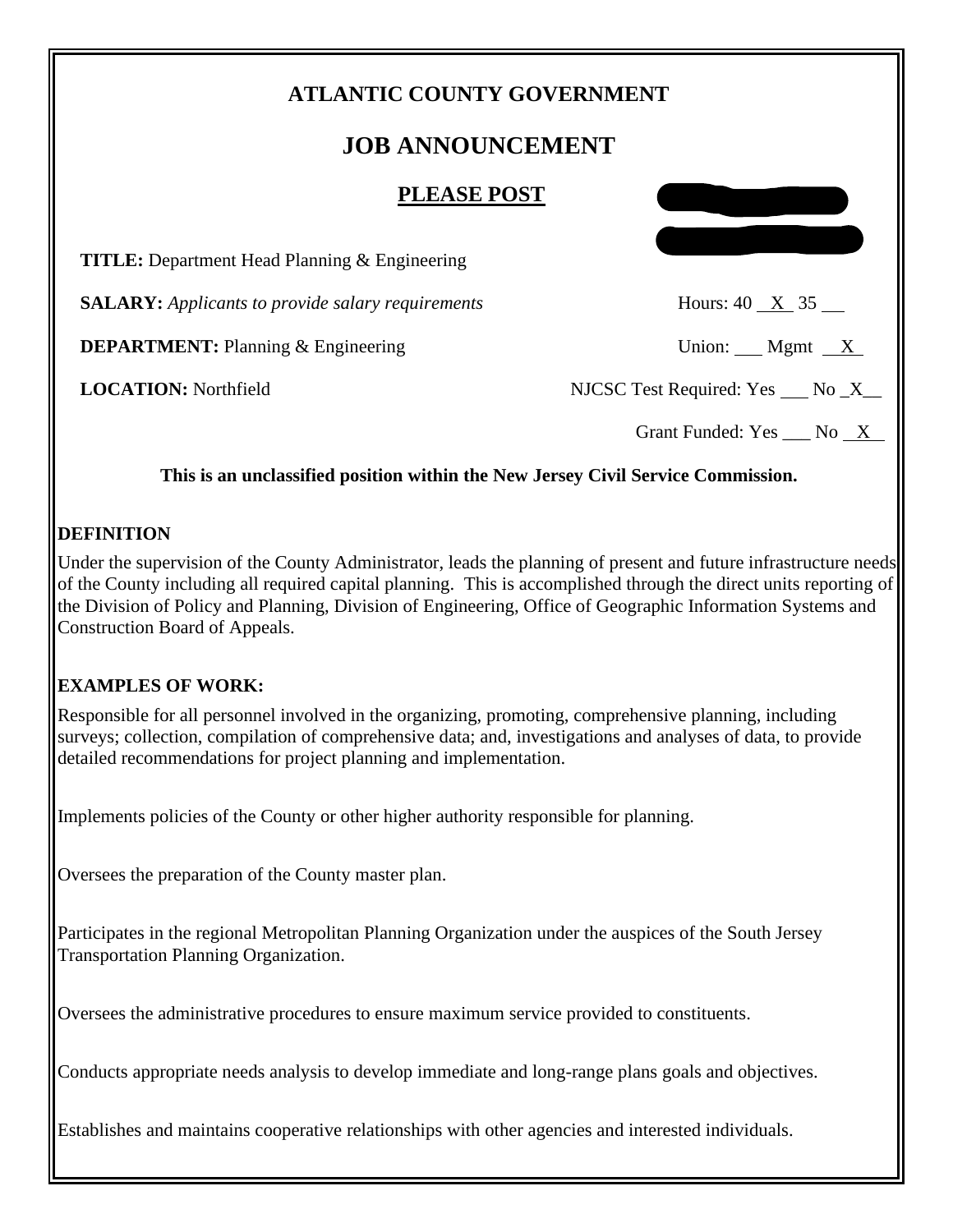Works with unit leads to accomplish divisional and county goals, providing direction and assistance when difficult or unusual problems arise.

Prepares annual budget estimates and monitors expenditures.

Prepares reports to the County Administrator on projects, and capital planning requirements.

Directs the establishment and maintenance of complete records of departmental records.

# **EDUCATION**

Graduation from an accredited college with a Bachelor's degree.

### **EXPERIENCE**

Seven years of professional experience in municipal, county, regional or state planning; five years of which shall have been in a supervisory capacity.

**NOTE:** Possession of a Master's degree in Planning from an accredited college or university may be substituted for one (1) year of indicated experience.

### **LICENSE:**

Possession of a current, valid license as a Professional Planner in New Jersey issued by the State Board of Professional Planners, Certification by AICP or possession of a Professional Engineers (PE) License issued by the State of NJ.

Appointees will be required to possess a driver's license valid in New Jersey only if the operation of a vehicle, rather than employee mobility, is necessary to perform essential duties of the position.

## **KNOWLEDGE AND ABILITIES:**

Working knowledge of regional planning and associated development disciplines.

Knowledge of and familiarity with varied problems brought about by growth of urban centers, movements of population, and changing character of individual urban, suburban, and rural areas.

Knowledge of the location, relocation, development, and/or loss of industrial opportunities, traffic conditions, housing shortages, and other contemporary conditions affecting the social and economic status of the region

Knowledge of the planning process necessary to accomplish the goals and objectives of the Department and the County.

Knowledge of supervisory principles and techniques of organizational management.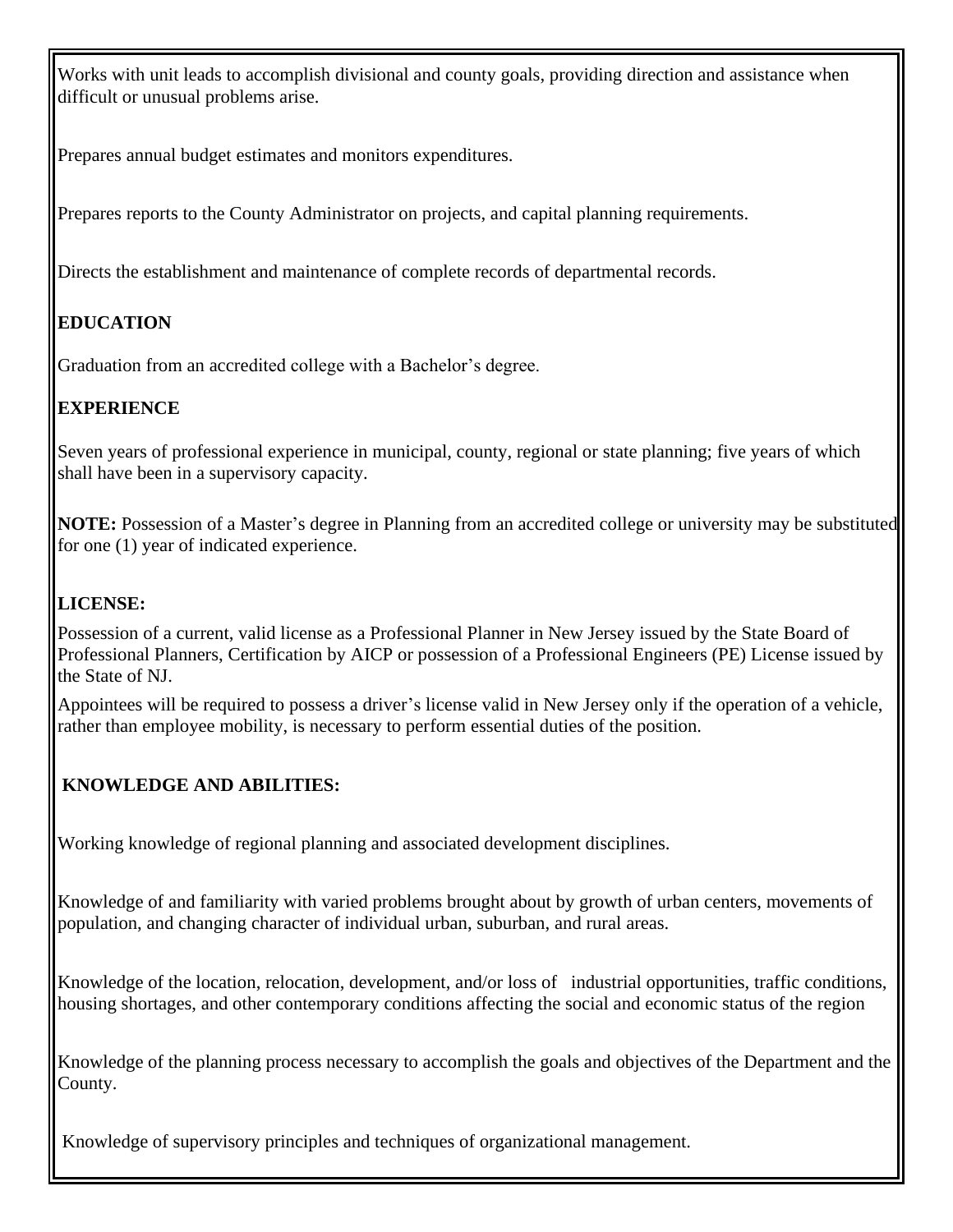Knowledge of the use of technology in the planning process.

Knowledge of how land use influences community development.

Ability to use analytical methods and tools.

Ability to analyze planning problems.

Ability to identify and define planning goals and objectives.

Ability to evaluate programs and measures used to implement them.

Ability to express ideas orally, in writing, or by means of graphics and sketches.

Ability to deal tactfully and diplomatically with others.

Ability to function under pressure such as time limitations or intense public interest.

Ability to complete designated planning projects through the planning process.

Ability to prepare technically competent, feasible, plans and details of plans for the further development of the economic, recreation, and other resources Atlantic County.

Ability to keep current with literature in the field of planning and with current trends of thought and significant developments in present day planning activities.

Ability to comprehend, analyze, and interpret basic law and regulations.

Ability to assign and instruct technical and other employees and supervise the performance of their work.

Ability to collect, organize, analyze, and interpret land use information including statistical material.

Ability to prepare and supervise the preparation of plans.

Ability to plan, organize, and coordinate the work of an organization in situations where there are numerous or diverse demands.

Ability to provide professional advice and guidance on planning matters.